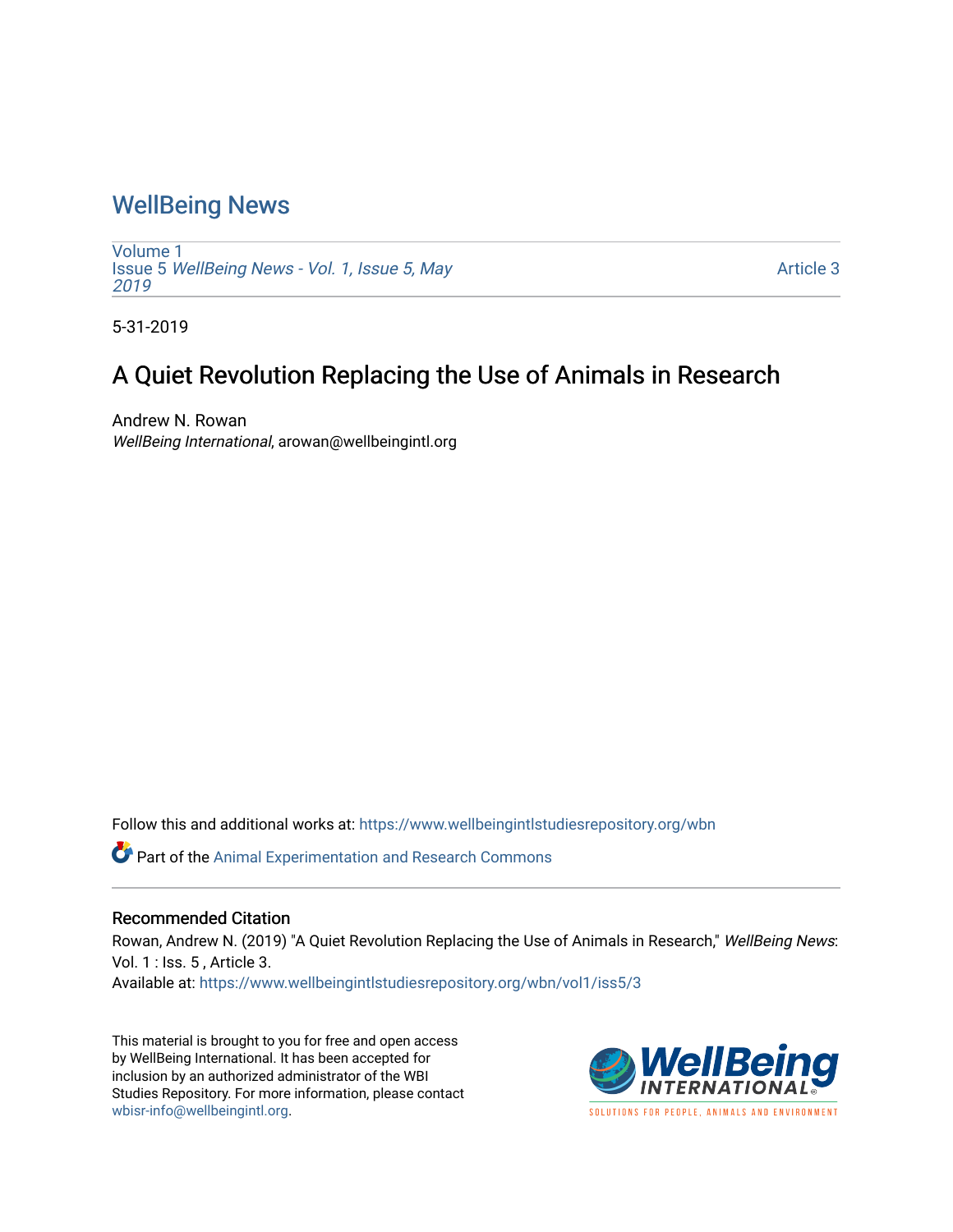

## May 31, 2019 A Quiet Revolution Replacing the Use of Animals in Research

By Andrew Rowan, DPhil

On 16 May (2019), the Sanger Institute outside Cambridge in the UK announced it would be closing its laboratory animal facility in the next few years. It came to this decision "following a rigorous review" of its scientific strategy and after consulting with the Wellcome Trust, one of the major funders of biomedical research in the world today and a very generous supporter of programs at the Sanger Institute. This is a momentous decision, but it is not particularly surprising (except for the timing - earlier than expected) to those of us who have been following the animal research issue over the past thirty years.

As the chart above shows, the use of laboratory animals in Great Britain peaked in 1975/1976 at around 5.5 million experiments a year (one experiment/procedure is approximately equal to one animal used). The use of animals in experiments/procedures declined rapidly from 1975 to around 2000 and then levelled off at around 2 million procedures ("animals") a year (see blue  $line$  above).